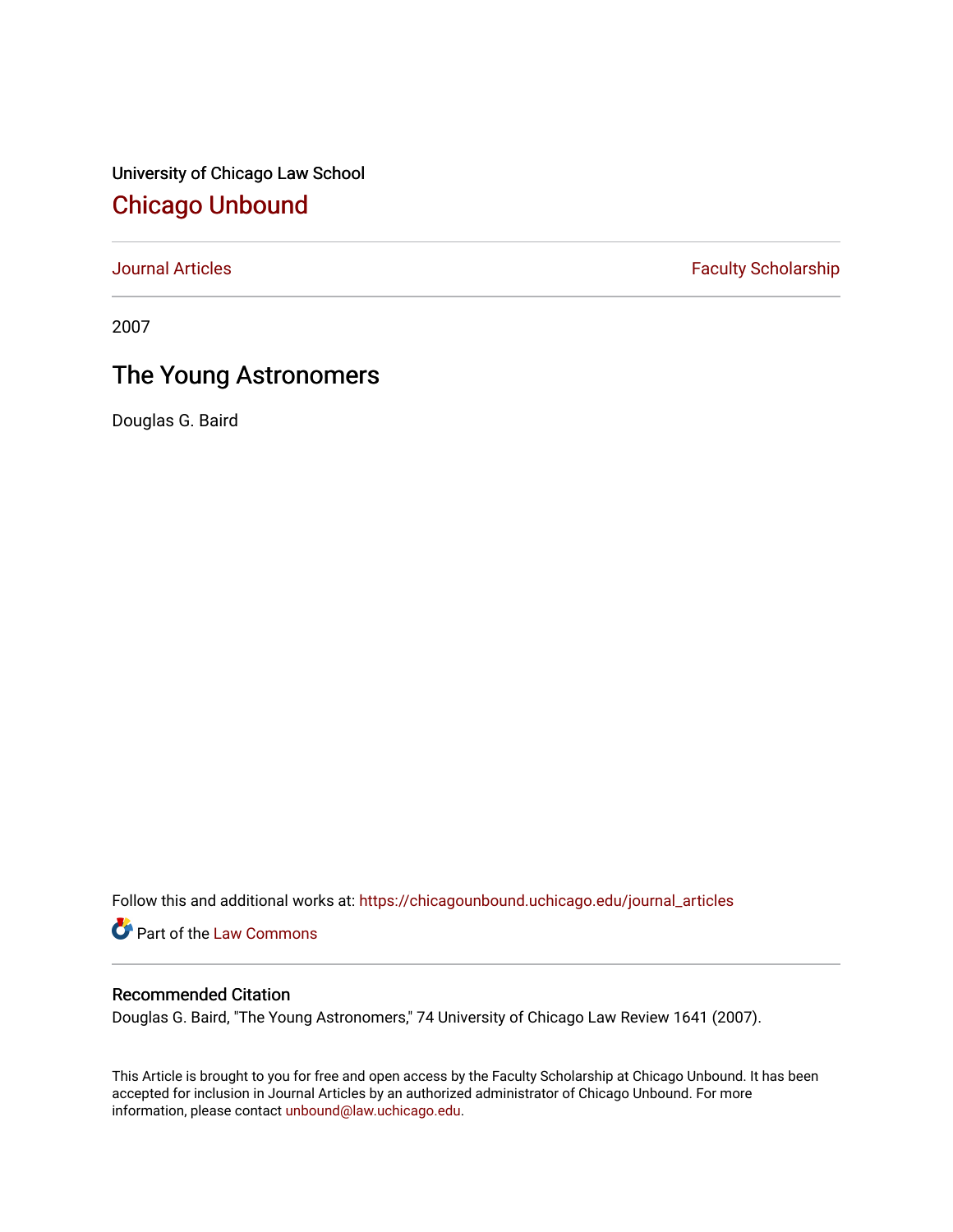# **The University of Chicago Law Review**

Volume 74 **2007 Special** 

@ *2007 by The University of Chicago*

## **The Young Astronomers**

*Douglas G. Bairdt*

#### **I**

Oliver Wendell Holmes and Richard Posner are the two dominant judge-scholars in the American legal tradition. They share much in common. They were born with a clear, effortless prose style that allowed them to capture subtle ideas with a few brushstrokes. Both enjoyed liberal educations (at Harvard and Yale, respectively). Thereafter, each continued to read the classics (in their original languages) and remain in tune with the intellectual currents of their time. They served on distinguished law faculties (Holmes at Harvard; Posner at Stanford, then Chicago) before going on to spend most of their careers on the bench. And, as scholars, each started as a pragmatist who made his mark **by** producing a single volume that tried to make sense of the common law. The task was accounting for the outcome of discrete cases. What mattered was what courts did, not what they said. They were both young astronomers who looked skyward and devoted all their energy to giving an account of the heavens.

Holmes was the young astronomer who, while a careful observer, doubted there was any inner logic to the movement of the legal heavens:

[W]hile, on the one hand, there are a great many rules which are quite sufficiently accounted for **by** their manifest good sense, on the other, there are some which can only be understood **by** refer-

t Harry **A.** Bigelow Distinguished Service Professor, The University of Chicago Law School. **I** am grateful to Visa **U.S.A.,** Inc., and the John M. Olin Foundation for research support.

**<sup>1</sup>** This metaphor has, of course, long been associated with Oliver Wendell Holmes, Jr. See Oliver Wendell Holmes, Sr., *The Poet at the Breakfast-Table* (Osgood **1872).**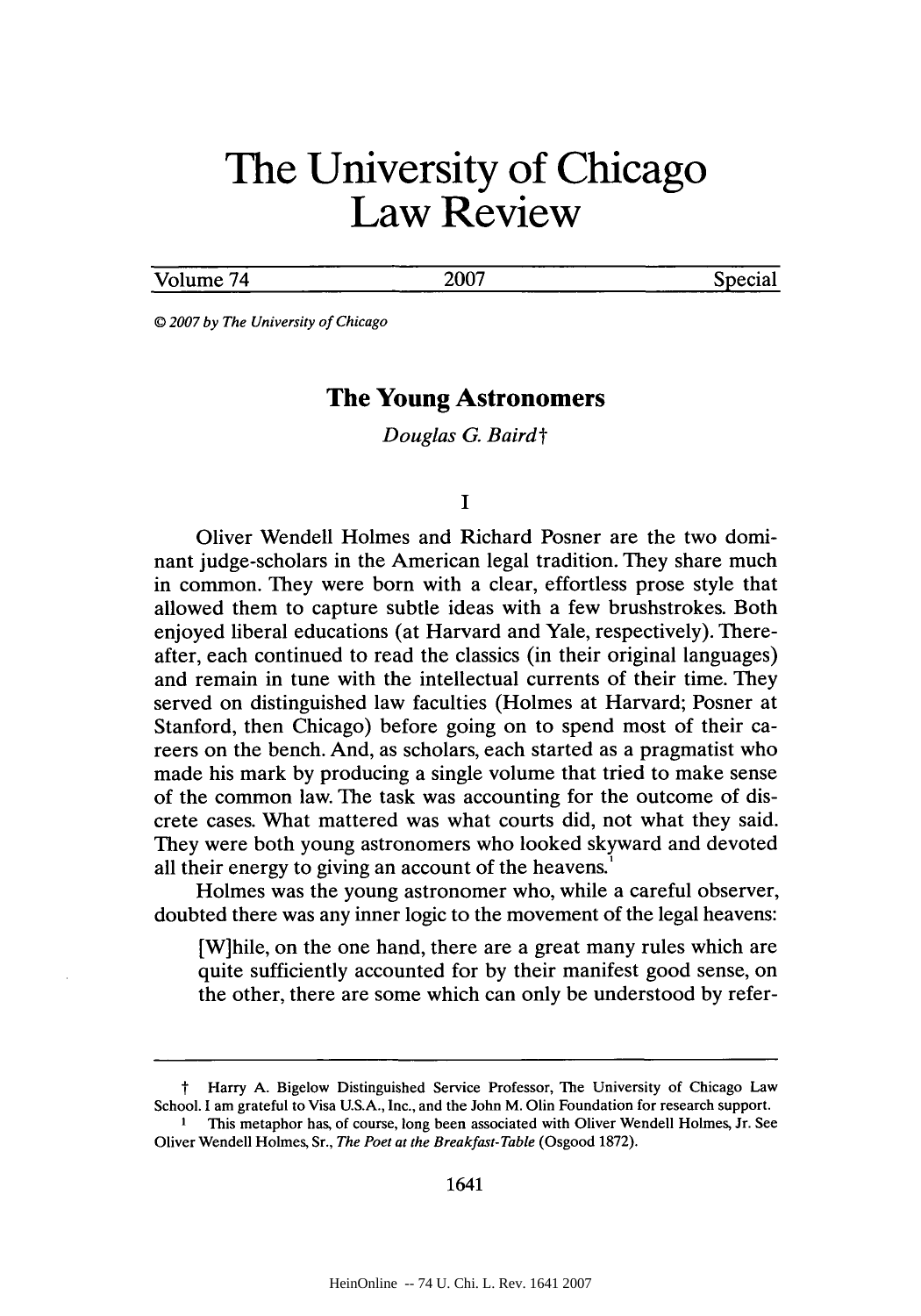ence to the infancy of procedure among the German tribes, or to the social condition of Rome under the Decemvirs.'

He cautioned against expecting too much wisdom from old cases:

[J]ust as the clavicle in the cat only tells of the existence of some earlier creature to which a collarbone was useful, precedents survive in the law long after the use they once served is at an end and the reason for them has been forgotten. The result of following them must often be failure and confusion from the merely logical point of view.<sup>3</sup>

**By** contrast, the young Richard Posner believed in an internal logic to the movement of the spheres. Economic principles explained the outcome of decided cases and hence do much to help one decide new ones.

For this reason, when Posner joined the bench, it might seem his ambitions were greater than those of Holmes. **If** there were an inner logic to common law decisionmaking, the judge who understood it should be able to decide cases more easily. Posner not only had a distinctive vision of the common law, but implicitly claimed that this vision could assist judges in deciding cases. In this Essay, **I** examine one of Richard Posner's opinions **-** *Oxxford Clothes XX v Expeditors Intern of Washington, Inc*<sup>4</sup> — to show whether, over one domain, he has been able to realize that promise.

II

Oxxford Clothes made expensive suits for men out of imported cloth. It defaulted to its largest creditor, one that had a lien on all of its assets. This creditor foreclosed on the assets and transferred them to a newly formed corporation (Oxxford Clothes XX, Inc). To the outside world, the business operated as before. The new entity, however, was not liable for the debts of the old, and hence Oxxford Clothes's old general creditors were left out in the cold. One of these was Expeditors, a firm that specialized in clearing goods through customs. The new entity-one that appeared to the outside world the same as the old-asked Expeditors to clear new cloth through customs. Expeditors cleared it through customs, but then refused to turn it over until the company was paid everything that the old entity (Oxxford Clothes, Inc) owed it.

<sup>2</sup>**Oliver Wendell Holmes, Jr.,** *The Common Law* **5 (Belknap 1967) (Mark DeWolfe Howe, ed).**

**<sup>3</sup> Id at 31.**

<sup>4</sup> **127 F3d 574 (7th Cir 1997).**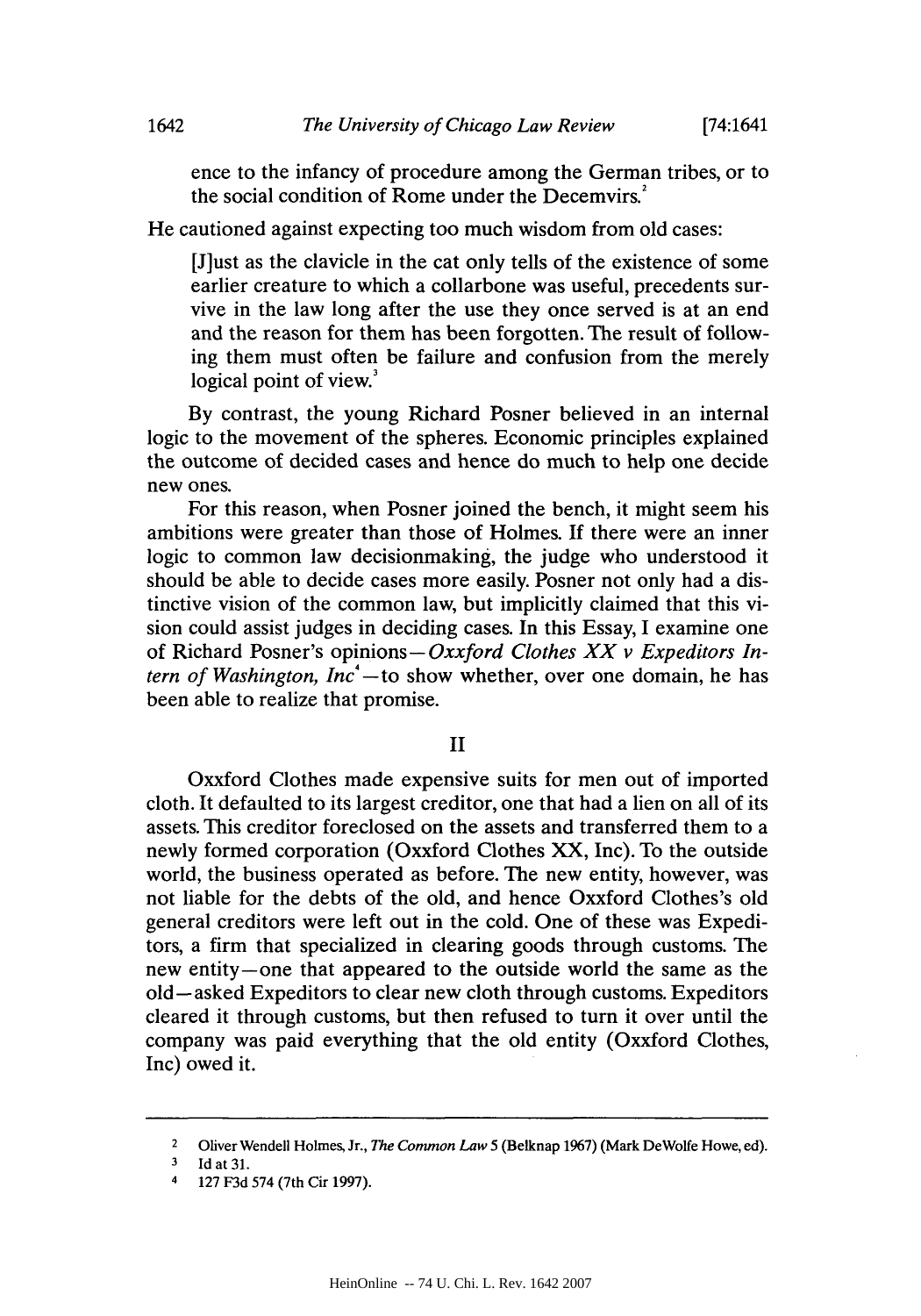Oxxford XX sued Expeditors in federal court. Because it could not meet its obligations to major retailers without the cloth, Oxxford *XX* sought a preliminary injunction, but the district judge refused to issue it. At this point, Oxxford XX concluded it had no choice. It gave in to Expeditors' demands and paid what the old corporation owed. After it got possession of the fabric, Oxxford XX went back to court demanding that Expeditors return the money on the ground that the payment had been extracted from it under duress. The case finally made its way to the Seventh Circuit and Judge Richard Posner.

In deciding this case, Posner had to identify the essential elements of contractual duress. It is not easy. Renegotiations during the course of a contract may reflect raw opportunism. **A** party who demands changes to an existing deal may simply be taking advantage of the other party's vulnerability. Consider the following. One manufacturer makes specialized radar sets for the Navy.' Another promises to **supply** a crucial component for a fixed price, but at the last minute demands a higher price knowing that no one else can deliver the needed parts on time. It extracts a better deal even though nothing justifies it. **A** willingness to enforce new terms under such circumstances ultimately makes both parties worse off. When **I** cannot prevent you from holding me up, I cannot rely on your promise as much in the first instance and it is therefore less valuable. Equipment makers will pay less, use less efficient means of production (such as vertical integration), and make fewer supplier-specific investments:

It undermines the institution of contract to allow a contract party to use the threat of breach to get the contract modified in his favor not because anything has happened to require modification in the mutual interest of the parties but simply because the other party, unless he knuckles under to the threat, will incur costs for which he will have no adequate legal remedy.<sup>6</sup>

But at other times, renegotiation is in the mutual self-interest of both parties. The Great Depression brought with it deflation and made it impossible for an existing tenant to pay the old rent, yet no business could enter the same premises and pay more. The old tenant remained the highest-valued user, but neither the current tenant nor anyone else could survive at this location with the current rent. It was in the tenant's interest *and the landlord's interest* to renegotiate the

**<sup>5</sup>** See *Austin Instrument, Inc v Loral Corp,* **29 NY2d** 124, **272 NE2d 533,** 534 **(1971)** (describing how subcontractor Austin Instrument refused to deliver necessary parts for a radar system unless they received substantial price increases in a renegotiated contract). **<sup>6</sup>***Selmer Co v Blakeslee-Midwest Co,* 704 **F2d 924,927** (7th Cir **1983)** (Posner).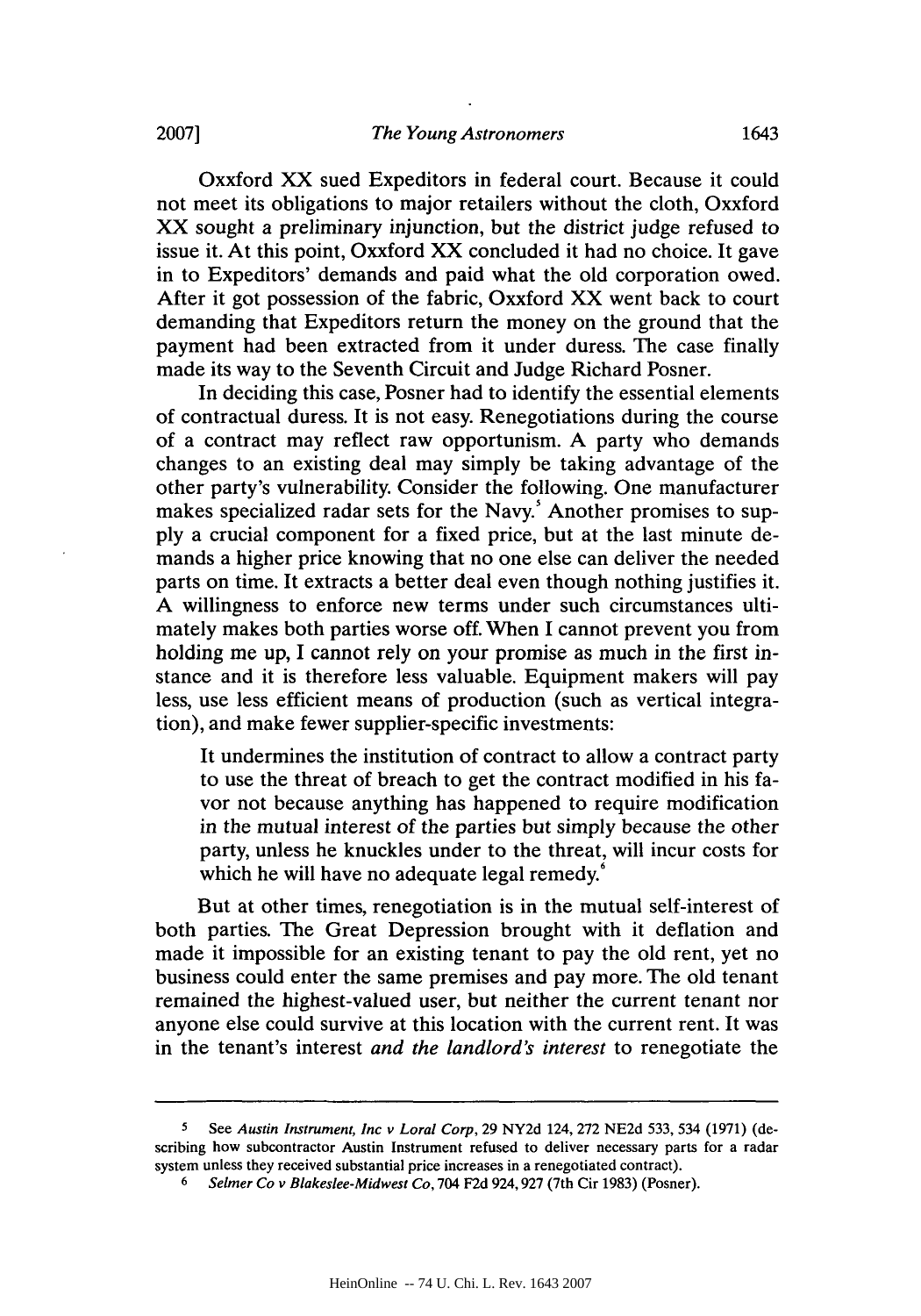lease and to lower the rent.<sup>7</sup> The law of contracts faces the challenge of distinguishing between mutually beneficial renegotiations on the one hand and opportunistic hold-ups on the other.

Posner starts the inquiry into whether the doctrine of duress is available in a case such as *Oxxford* in the same way he begins other inquiries: finding the iconic precedent. For duress, it is *Alaska Packers' Association v Domenico,'* an admiralty case decided **by** the Ninth Circuit at the start of the last century. The case is rarely cited.' The young associate or law clerk trolling for binding precedent does not approach such questions in the same way. For them, *Alaska Packers'* is ancient and irrelevant. But for Posner such a case serves rather as an essential benchmark against which the claims before him can be assessed.

*In Alaska Packers',* the appellate court recounts how a group of fishermen recruited to work for a season in Alaska refused to fish without a pay increase. Their employer gave in to their demands, but then refused to pay once the season was over. The fishermen sued and the court held the renegotiated deal unenforceable. In return for the promise to increase wages, the fisherman gave nothing. They agreed to do only what they were already legally obliged to do. Hence, the employer's promise was not given in exchange for anything. It was without consideration and therefore unenforceable.

It takes little reflection to see that resolving the case using the doctrine of consideration is of little use in separating those situations in which the renegotiation is value-enhancing from those in which it is not. The tenant hit **by** the Great Depression and the supplier who sees an opportunity to jack up his price are both under a pre-existing duty to perform. The change in contract terms is not in exchange for any new consideration. Moreover, if an absence of consideration somehow distinguished the two cases, the rule is of little use as it is trivially easy to circumvent. If *Alaska Packers'* were indeed merely about consideration, the fishermen could make the same demand the next year, but offer at the same time some small change in their promise (such as

**<sup>7</sup>** Courts have sometimes refused to recognize this renegotiated promise on grounds that no consideration exists when one party merely undertakes to do what he already obliged himself to do. See, for example, *Levine v Blumenthal,* **117 NJ** L **23, 186 A** *457, 458* **(1936)** ("The principle is firmly imbedded in our jurisprudence that a promise to do what the promisor is already legally bound to do is an unreal consideration.").

**<sup>8</sup>117** F **99** (9th Cir **1902).**

**<sup>9</sup>** *Alaska* **Packers'** has been cited thirteen times in the last quarter century, according to a Lexis Shepard's citation search. Twelve of those citations appeared in cases decided **by** the Seventh Circuit, of which Posner authored eight. **(Of** the other four, three were authored **by** Judge Easterbrook and the other **by** Judge Ripple). See also Debora L. Threedy, *A Fish Story:* Alaska Packers' Association v. Domenico, in Douglas **G.** Baird, ed, *Contracts Stories* **335,** 342 (Foundation **2006)** (describing how Posner has established the prevailing view **of** *Alaska Packers'* as a classic case of renegotiation under duress).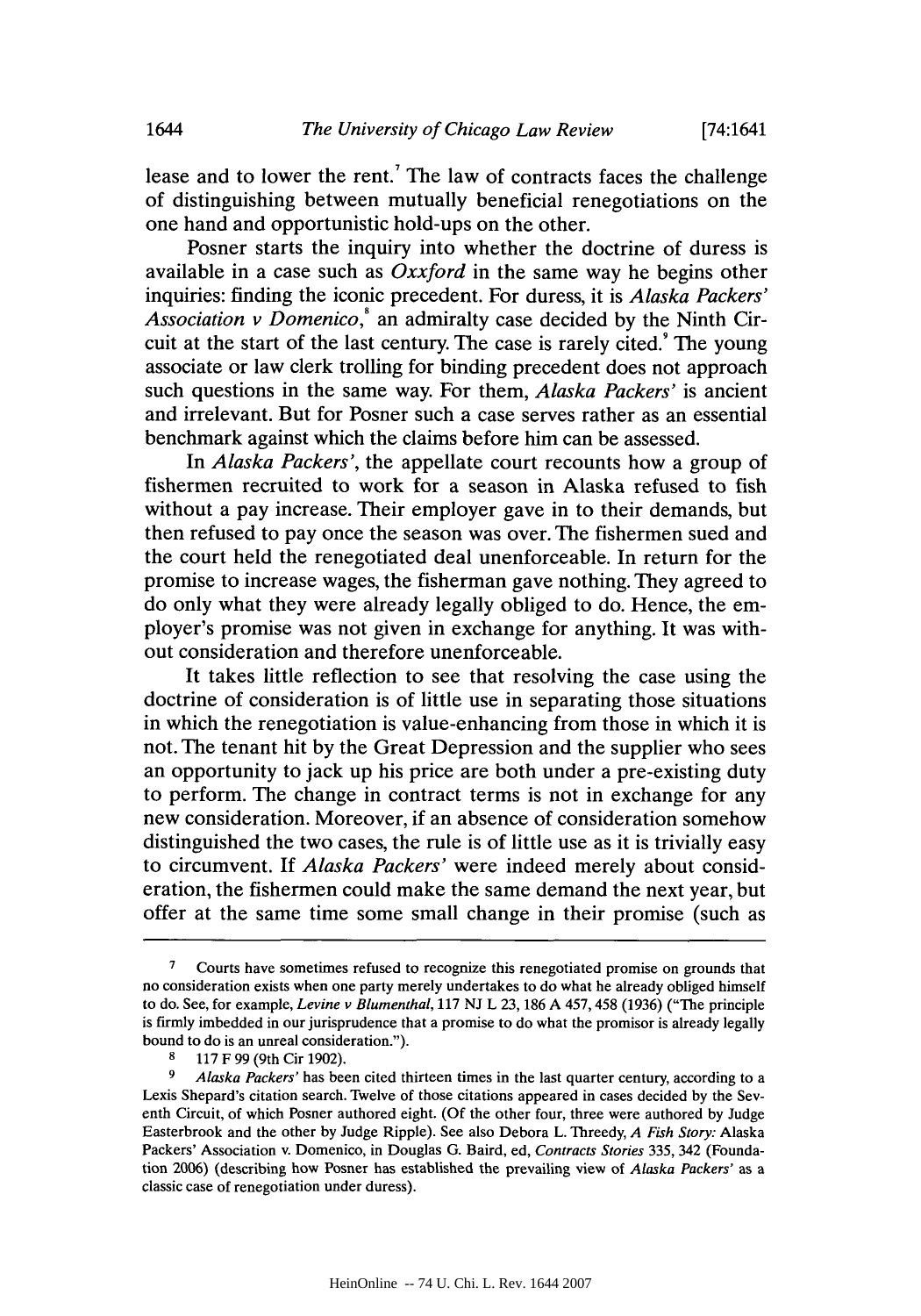working one day or one hour or one minute longer) in exchange for the promise of higher wages. *Any* increased burden assumed would itself provide sufficient consideration under classical doctrine.

But for Posner as both judge and scholar, one must go beyond the language of the opinion. The true ground of the decision is duress: **"Al**though the technical ground of decision was the absence of fresh consideration for the modified agreement, it seems apparent **. ..** that the court's underlying concern was that the modified agreement had been procured **by** duress in the form of the threat to break the original contract."<sup>10</sup> To gain some traction on this question, Posner makes his reliance on economic principles explicit: "Duress, understood most concretely, is the situation in which one person obtains a temporary monopoly that it tries to use to obtain a benefit to which it is not entitled."<sup>"</sup> It might seem this observation does not take us that much further. How does one show how the other was trying to identify "a benefit to which it was not entitled," as opposed to asking for something to which it *was* entitled? **Why** is the tenant during the Great Depression "entitled" to ask for a break from an otherwise binding contact, but the supplier of a crucial part is not?

Economics provides some help here, of course. Some renegotiated deals are value-enhancing and others are not. In our Depression hypothetical, the tenant could not stay in business under the terms of the original lease. The renegotiation did not merely redistribute wealth between the parties, but also ensured that assets would be put to their highest valued use. Even the landlord was better off with the new contract, as no one could operate under the terms of the existing lease. Nevertheless, distinguishing value-enhancing renegotiations from others is hard, at least if the party engaged in opportunism exercises some modest imagination. Even outright extortion is done with a certain amount of indirection. The gangster does not say he will break your shop window unless he is paid off. Instead, he offers you "protection" from such mishaps in return for a fee. Hypocrisy is the deference vice pays to virtue.

Focusing on duress does not make even a case such as *Alaska Packers'* easy, as even a cursory examination of the record in that case makes plain.<sup>12</sup> The fishermen in *Alaska Packers'* may not have en-

**<sup>10</sup>** *Selmer,* 704 **F2d** at **927.**

**<sup>11</sup>** *Professional Service Network, Inc v American Alliance Holding Co,* **238 F3d 897,900** (7th Cir 2001) (Posner).

<sup>&</sup>lt;sup>12</sup> Debora Threedy has made a comprehensive study of the record in the case. See Threedy, *Fish Story* at **350-51** (cited in note **9).** For the full trial transcript of the case, see Transcript of Record, *Alaska Packers' Assocation v Domenico,* No **789, 18-22** (9th Cir filed Feb 4, 1902), online at http://old.law.utah.edulfaculty/bios/threedyd/threedyd-alaska-transcript.pdf (visited Sept **29,**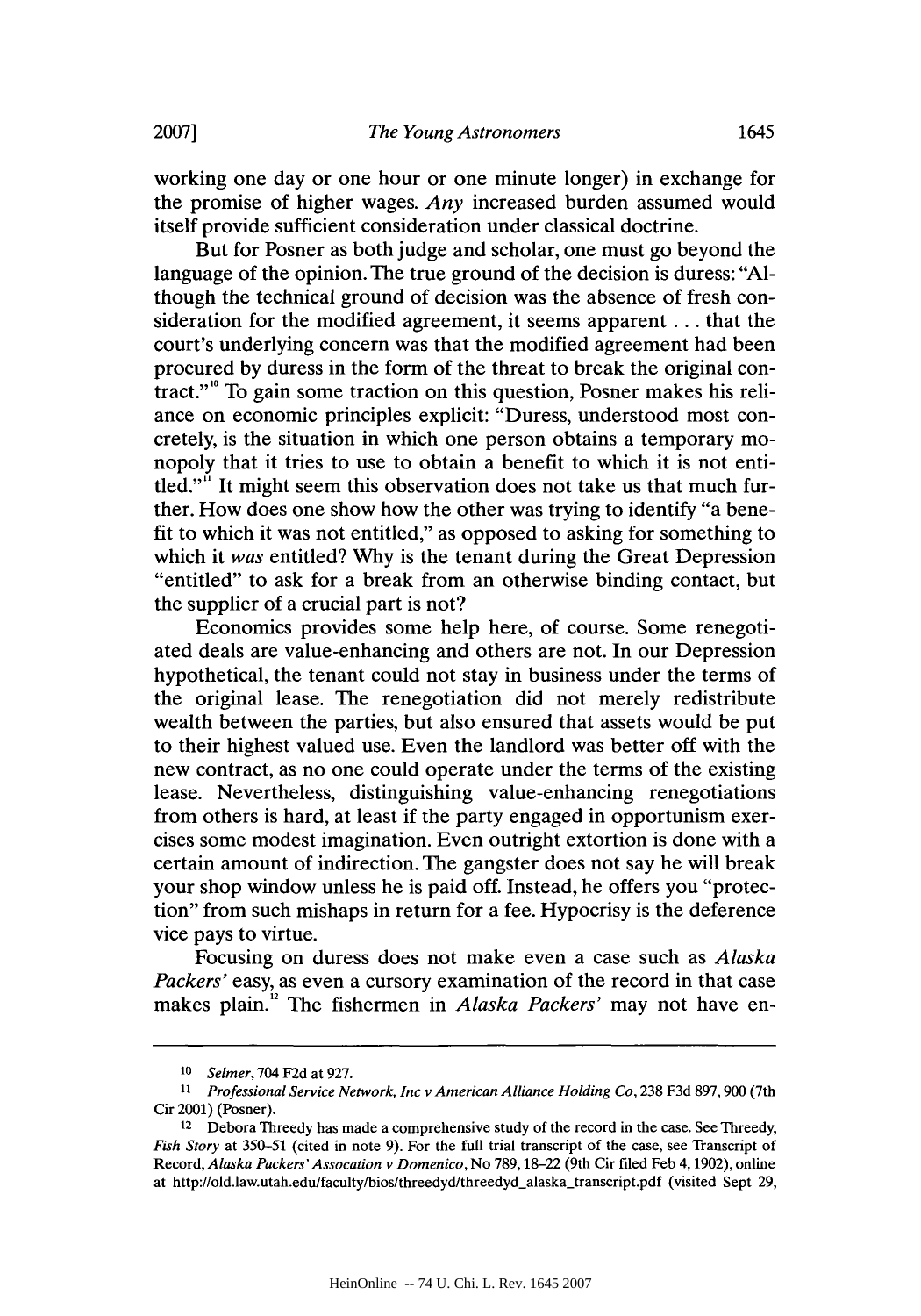gaged in extortion at all. They asserted that the nets they were given were defective. Because their pay was geared to the number of fish they caught, they might well have had legitimate grounds for complaint if the equipment they were given was not what they expected. Indeed, if the packers had promised serviceable nets and these nets were not serviceable, the packers would have been in breach and the fishermen would have been entitled to cease performance. **A** renegotiated contract in which the fishermen agreed to work with defective nets in return for higher wages would be entirely enforceable.

In rejecting the fishermen's account of conditions in Alaska, the Ninth Circuit relied in part on the intuition that the packer had every incentive to provide good nets. But the judge who wrote *Economic Analysis of Law* cannot accept such intuitions uncritically, and, like many untutored intuitions, this one is flawed. **A** trade-off must be made between the costs of buying new nets and the costs of fishing with older, less efficient ones. The packer bore all the costs associated with acquiring new nets, but did not enjoy all of the benefits of using them, given that the fishermen were paid on the basis of the number of fish they caught.

Moreover, while the fishermen had an incentive to catch as many fish as possible, the packer had an upper limit on the number of fish it could use. It had the supplies necessary to can only a given number of salmon and had no use for the excess. Given that the packer needed a certain number of the fishermen to man the ships back and forth, it might have had no need to provide them with decent equipment. It may have needed so many hands to sail the boat that even with substandard nets the fishermen would have caught enough to meet the capacity of the plant.

There is an additional wrinkle. This fishery departed from customary practice. It used old nets in combination with new nets. The packer claimed that unique conditions at this fishery justified this departure from convention. Even assuming that this was true, however, the packers may have had a duty to disclose. When the packer promised to provide nets, it might have been obliged, unless it disclosed otherwise, to provide nets of the type ordinarily used. Even if they had no such obligation, this case might be one of mutual mistake." Each party reasonably thought that the bargain was for the type of net to which they were accustomed. The mutual mistake may have prevented

**<sup>2007)</sup>** (describing one witness's claim that the fishermen demanded increased pay only after finding that the nets supplied **by** the Packers were defective).

**<sup>13</sup>**The Posnerian judge would think of *Raffles v Wichelhaus,* 2 H **& C 906,159** Eng Rep **375,** *375* (Ex 1864) (holding a contract unenforceable based on confusion between the parties as to which of two ships, both named "Peerless," was to deliver a shipment of cotton).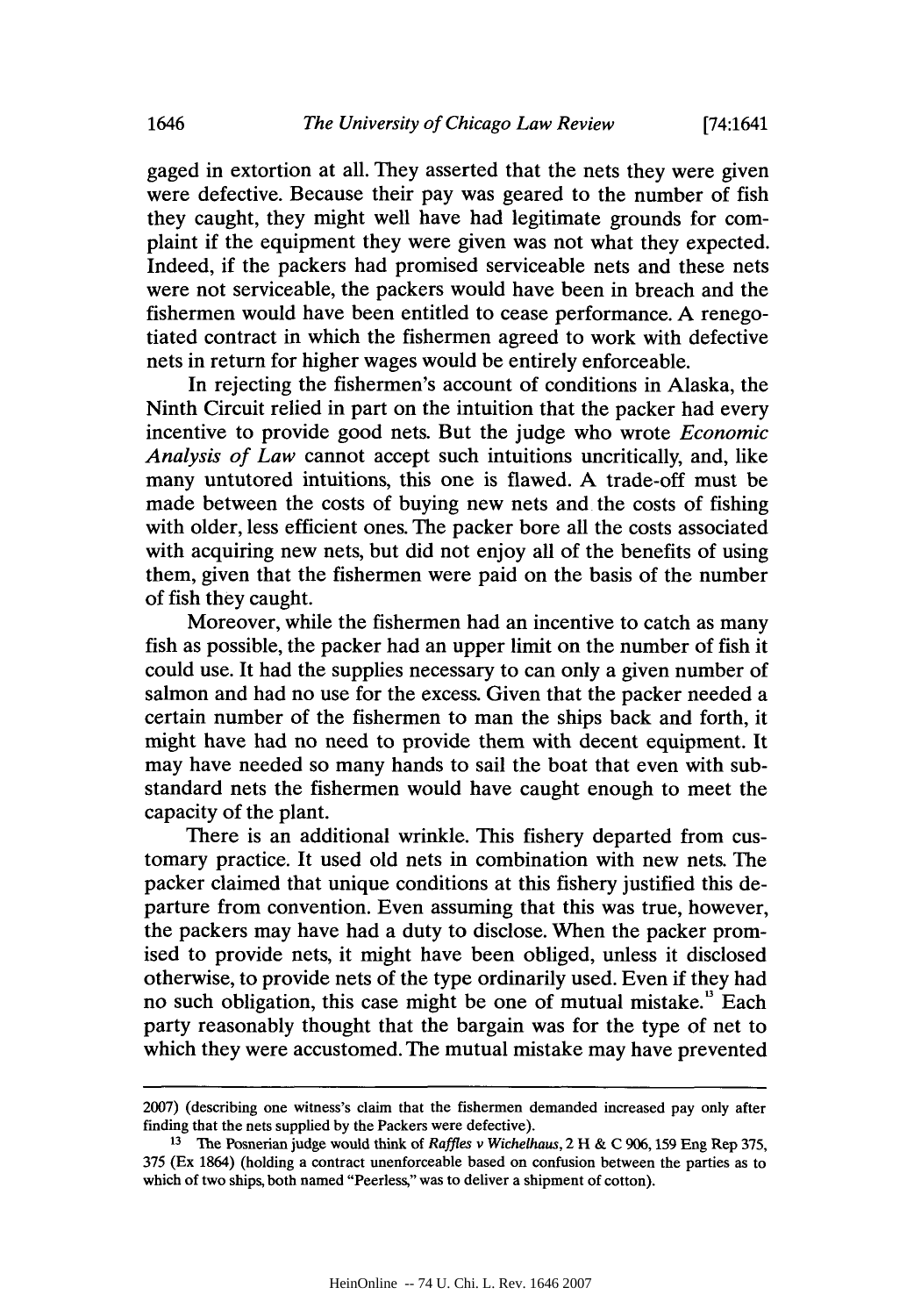an objective meeting of the minds and hence forestalled an enforceable contract. **If** there was no enforceable deal initially, any deal struck in Alaska would be enforceable.

The Ninth Circuit also likely misunderstood the bargaining **dy**namic. The amount of bargaining power that the fishermen enjoyed may have been modest. The court assumed that a strike would expose the packer to heavy losses. This was not true. First, the packer relied upon native fishermen in addition to those who manned the ship. Even if the fishermen under contract did not work at all, the season's catch would not be entirely lost. Second, the Alaska Packers' Association was a cartel and, as such, artificially limited the supply of salmon produced each year. It was in the process of shutting down its least efficient canneries and would soon close this one. Even if no salmon were caught from this cannery, the packer could make up the deficit either **by** increasing output or releasing more of the surplus catch from previous years to the market.

**By** contrast, the fishermen found themselves thousands of miles from home and counted upon the packer to provide food and housing. Their dependence on the packer further constrained them from acting opportunistically. The packer may well have had the ability to control naked opportunism on the part of the fishermen. To be sure, the packer needed to recruit additional fishermen in subsequent years, and no one wants to work for a business that refuses to pay the wages it promises. Nevertheless, as long as others could distinguish situations in which the packer was retaliating against the fishermen for their own opportunistic behavior from those in which it was behaving opportunistically itself, the reputational costs of retaliation might be manageable.

Such messy factual inquiries, however, are quite beside the point. For Posner, the sine qua non of an action for duress is the existence of a temporary monopoly. Whether it actually existed under the facts of *Alaska Packers' is* neither here nor there. With respect to any claim of duress, there must be a situational monopoly. The essential lesson of *Alaska Packers'* is that the packer's claim was plausible only because it had no access to a court at the time the fishermen demanded higher pay. Regardless of the ultimate merits, the case stands for the proposition that every duress case must contain an essential ingredient $-a$  situational monopoly. When it is missing, the claim of duress can be rejected.

**A** situational monopoly can exist only if the party claiming duress now in court once did not have access to the court: "The hallmark of duress or extortion is that the victim has no feasible legal remedy.""

**<sup>14</sup>** Oxxford, **127 F3d** at **579.**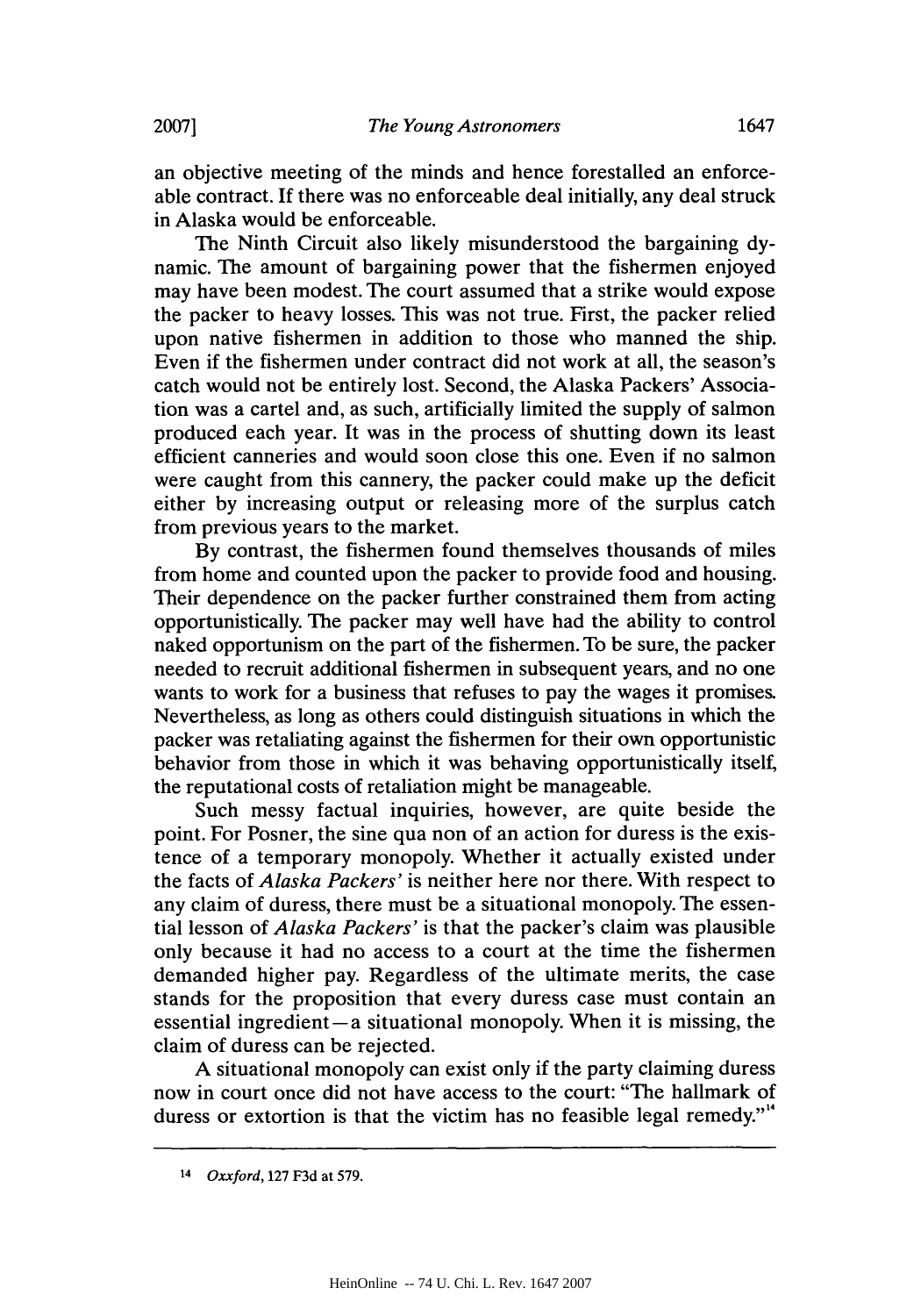This distinguishes *Alaska Packers'* from many other cases—including *Oxxford-in* which duress is alleged:

The promise had been made under duress because the defendant had had no feasible remedy against the seamen's demand. It could not have "covered" **by** hiring substitute seamen on the spot, given the brevity of the Alaska salmon season and the limited supply of seamen in Alaska. And it would not have been feasible for it to sue them, as the filing of many suits would have been necessary and the chances of collecting a significant judgment from each seaman at reasonable cost would have been remote.<sup>15</sup>

Oxxford's action for duress fails because, unlike the packers, the doors of the courthouse were always open to it. Even if one accepts the allegations of the complaint—that Expeditors had utterly no leg to stand on and was acting entirely improperly in holding on to the cloth-Oxxford had to lose because it had (and indeed invoked) an entirely feasible legal remedy. Its failure to appeal once it lost in the district court was inexplicable."

**By** zeroing in on the question of whether the aggrieved party has an adequate legal remedy, Posner provides a rule that resolves most of the cases. Only in hard cases, such as *Alaska Packers',* where going to court is not an option, does one have to engage in the difficult inquiry of whether what is happening is genuine duress or whether it is a reasonable effort to renegotiate in light of changed circumstances.

Under Posner's approach, it is unnecessary to ask whether advantage-taking is going on in the vast majority of cases. Among the various economic principles at work in cases of alleged economic duress, Posner focuses on the one that is both easy to decide and that disposes of most of the cases. For Posner, a case such as *Alaska Packers' is not* so much a judicial opinion where the analysis weaves together fact and law in an intricate web, as much as it is a useful shorthand for an important and simple idea. The facts themselves are not even that important. Indeed, over time, Posner's recounting of the facts of *Alaska Packers'* has become increasingly distant from those in the opinion. The fishermen become sailors on a boat trying to coerce the captain, as opposed to fishermen encamped in a barracks trying to deal with an inexperienced agent."

**Is Id.**

**<sup>16</sup> Id.**

**<sup>17</sup>**See, for example, *Trompler, Inc v NLRB,* **338 F3d 747, 751** (7th Cir **2003)** ("Seamen on board a ship that was fishing for salmon in Alaskan waters during the short fishing season struck for higher wages. The captain agreed to modify the workers' employment contract to pay them the higher wages they were demanding.").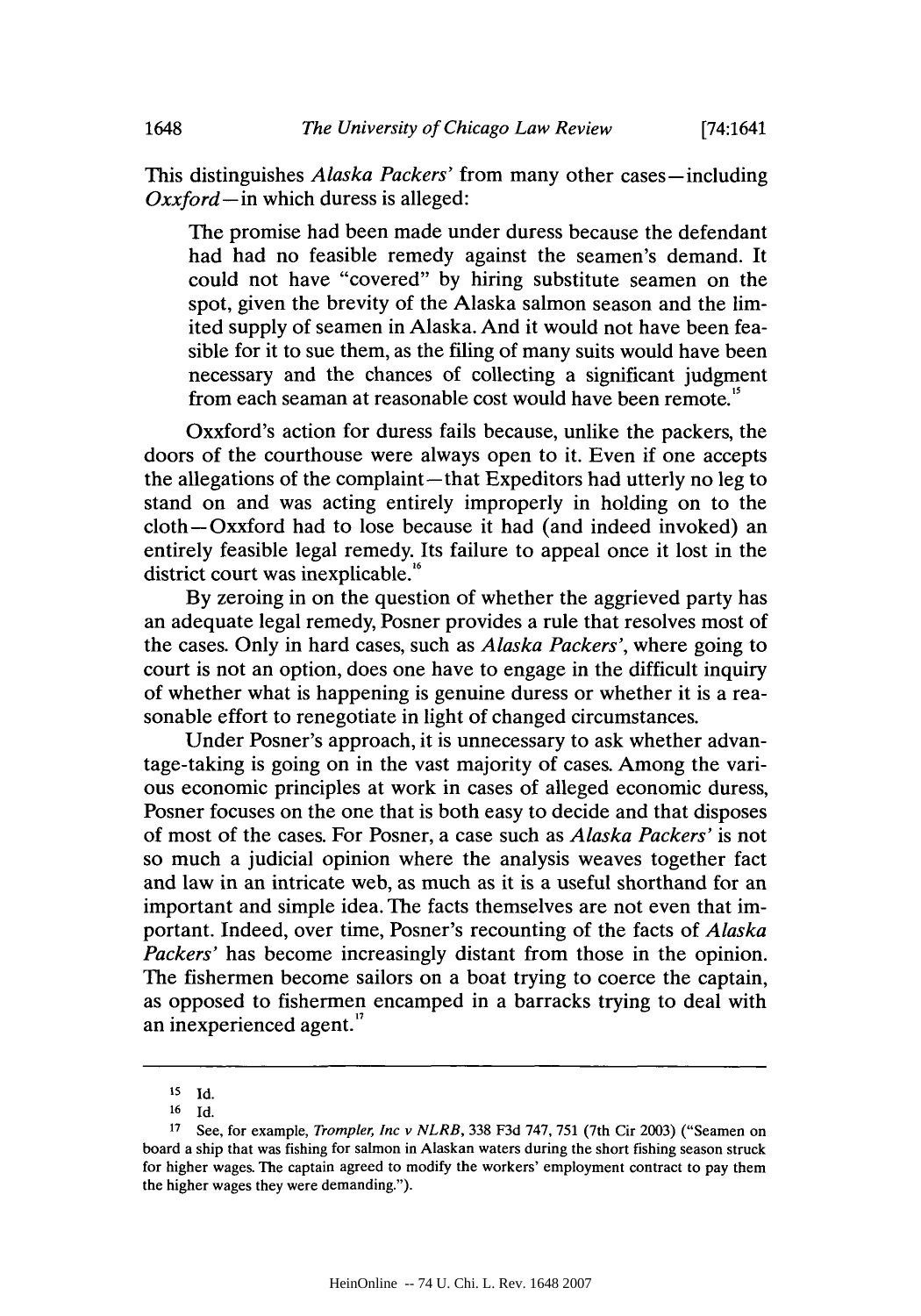Posner's approach—as powerful and useful as it is—may partially obscure a problem that is deeply embedded in any system of civil justice."' What does it mean to say that an effective judicial remedy is not available? *Alaska Packers'* is a case that lives in a world in which the courts are not available. But when is this ever going to happen today? Technological innovation has reduced the distance to the courthouse for everyone. If someone succumbs to a demand today because there is no effective legal remedy to protect his rights, in what sense can one say that the individual possesses a right in the first instance? For a judge such as Posner, the answer is simple: not very often.

To explain why duress ought to be recognized in a case such as *Oxxford,* one needs to explain why preliminary relief was not available. **If** we accept (as Posner does for purposes of analyzing the duress question) that Expeditors had no right to keep the fabric at all, **Oxx**ford should have been able to obtain preliminary relief. Expeditors asserted it had only a lien in the cloth. Hence, **by** its own account, its only right in the cloth was the right to be paid a fixed sum. The judge would need only require Oxxford to post a bond as a condition of granting preliminary relief to protect Expeditors fully. Moreover, unlike an ordinary contract dispute, this was one in which common law courts had long granted specific relief. In short, there were few costs to granting a preliminary injunction, even if it turned out later to be issued erroneously. There was no harm to Expeditors **by** denying the injunction and substantial benefit to Oxxford from granting it. As long as Expeditors had no right to keep the fabrics on the basis of a debt owed **by** a different corporation, refusing to grant the prelimi- **<sup>19</sup>** nary injunction seems wrong.

For Posner, however, an error on the part of the district judge makes no difference. Posner appears quite inclined to accept the idea that the district court should have issued the injunction. Without quite saying so, he leaves the impression that the district court blundered: Expeditors made silly noises about having a lien on the fabric, and the judge thought such an argument both meritorious and sufficient when it was likely neither. But error on the part of the district court is irrelevant. Oxxford could still have sought immediate relief in the Seventh Circuit. Some appellate courts would not be able to respond

**<sup>18</sup>**Posner wrote *Oxxford at* the time he was Chief Judge of the Seventh Circuit and more interested than usual in problems of judicial administration.

**<sup>19</sup>**This standard way of thinking about preliminary injunctions as a way of minimizing Type **I** and Type II error is, of course, another contribution of Posner's. See generally *American Hospital Supply Corp v Hospital Products Ltd,* **780 F2d 589** (7th Cir **1986)** (evaluating probability and severity of harm to the respective parties so as to "minimize the costs of being mistaken").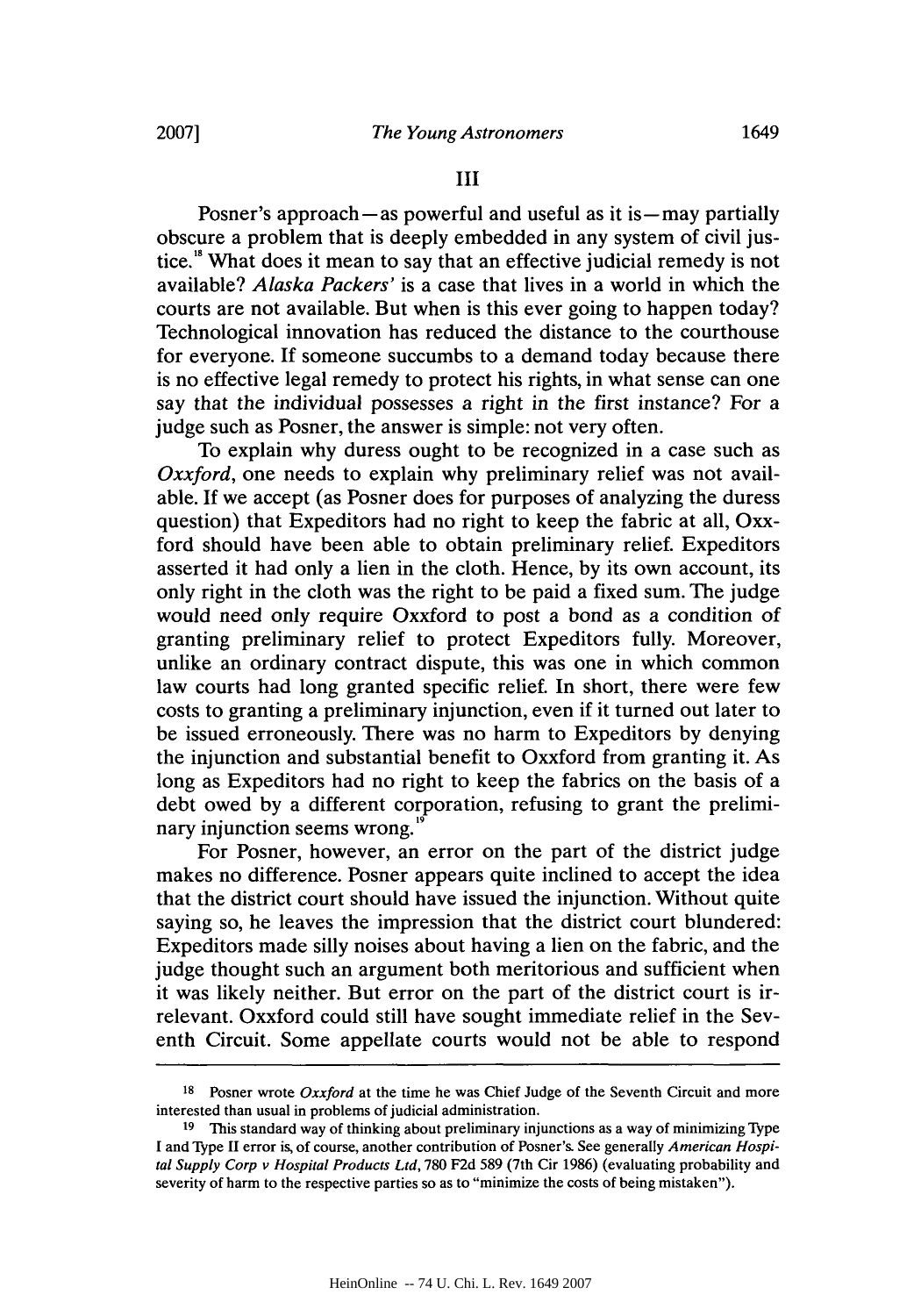within the *few* days that Oxxford needed relief, but the Seventh Circuit under Posner was an exception." Moreover, the ability to appeal should not matter. Duress is not a doctrine that serves to protect litigants from judicial error. The right to bring a duress action in the face of a stupid judicial decision is little more than the right to bring the same civil action again if the first judge decides incorrectly. Finality is an essential feature of all civil justice systems, all of which are imperfect in some degree.

**If** the district court was correct in denying the preliminary injunction, the case of duress is weaker still. Duress should not be available merely because of the inadequacy of the legal relief available at the time someone succumbed to the pressure of the situational monopoly. The standard remedy for breach of contract-expectation damagesis systematically undercompensatory, at least in practice. But a shortfall in the protection contract law provides for victims of breach of promise cannot be a generic ground for duress. It would essentially allow a promisee to recover the difference between a fully compensatory damage remedy and the one that the law of contracts has chosen to provide. Recognizing duress in such cases undercuts the idea under our law of contract that the promisee's recourse in the event of breach is expectation damages. **A** promisor has a choice between performing or paying damages. As a practical matter, those who bargain for promises are rarely indifferent between the promise and an action for damages, but the law does not give them more.

It is hard to see how duress can exist as a coherent cause of action when a promisor threatens not to perform and the promisee agrees to provide additional consideration to induce performance. **By** demanding higher pay in return for performing, the promisor is merely paying a price to induce the promisor to give up one of the rights the law gives her-the right to breach and pay money damages in lieu of performance. At common law, a promisor has the option to pay damages rather than perform and this option has value.

As long as the parties are physically able to get to court and ask for preliminary relief, why should they ever be able to plead duress? Such relief may not be available, but the absence of preliminary relief suggests that the legal system has made the judgment that suing for damages after the fact is sufficient. The mechanism the law puts in place to vindicate a given right cannot be separated from the right itself. Introducing duress as a backstop second-guesses the decision

**<sup>20</sup>**See generally *Kolz v Greer,* **1995** WL **231845** (7th Cir) (affirming via expedited review a preliminary injunction entered on March 21, after hearing the case on March **30,** and entering judgment on April **3).** Posner was the Chief Judge of the Seventh Circuit from **1993** through 2000.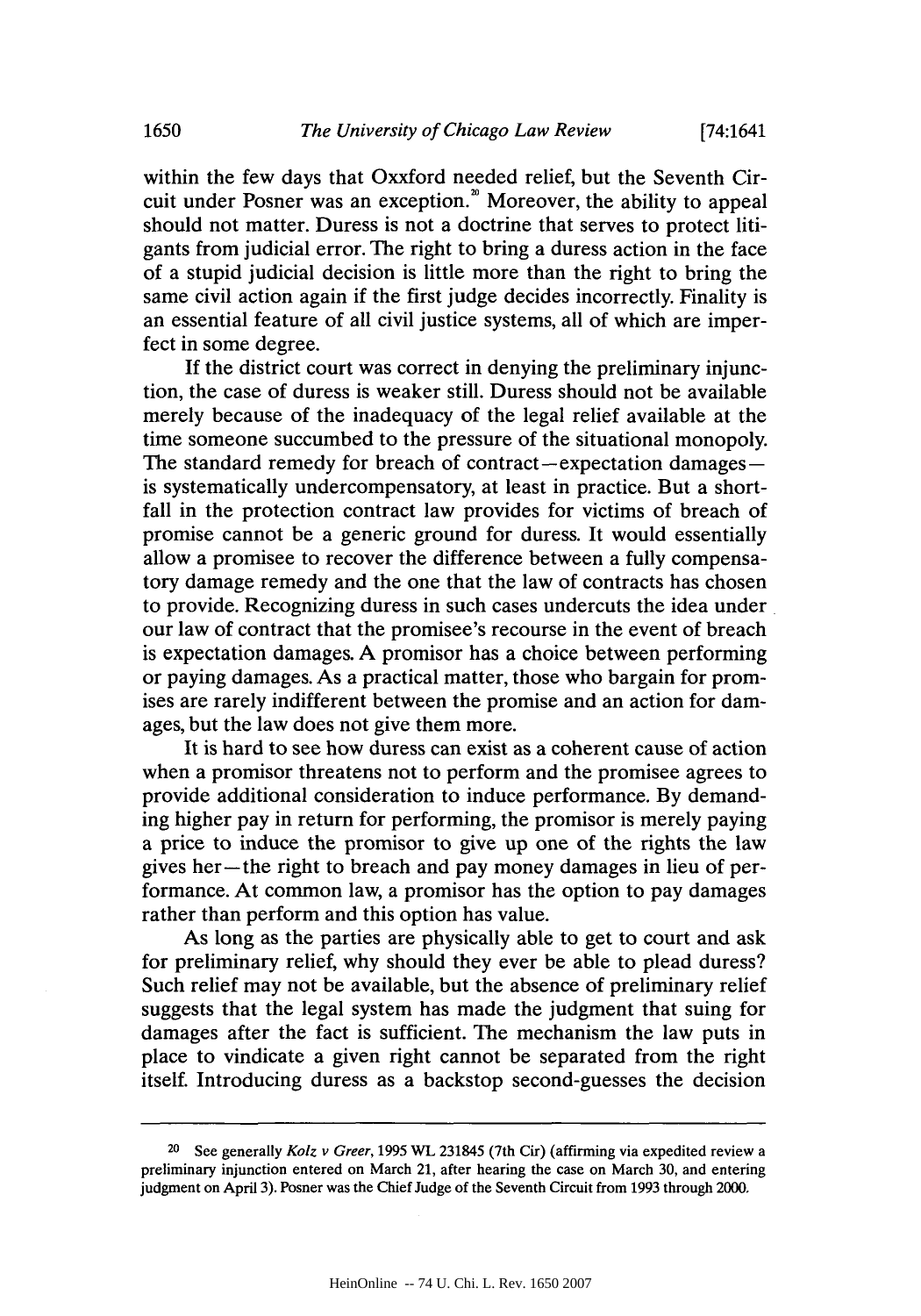already embedded in the law about the protection afforded someone who calls on the power of the state to enforce a promise. The idea of economic duress should not enter the stage, as doing so alters without justification whatever remedies for breach of contract the law has chosen to give Oxxford.

Posner has never written an opinion in which he found duress available to a litigant. But, for the young astronomer-whether Holmes or Posner-what matters is not what the judge says but the judgments he issues. For them, the **job** of the legal pragmatist is one of mapping the judgments that emerge from litigated disputes. Hence, to provide an assessment of Posner's approach to duress, we can cast the net more broadly and look at all the economic duress cases in which he was on the panel. When we do this, we can find one case in which he joined an opinion in which a renegotiated agreement was held not to be enforceable.

*In Contempo Design, Inc v Chicago & NE Ill Dist Council of Carpenters*,<sup>2</sup> the employer and the union agreed to abide by the terms of an industry-wide collective bargaining agreement unless either chose to opt out and give the other three months' notice. The agreement included a no-strike clause. Nevertheless, without giving the proper notice, the workers demanded new terms and went on strike to secure them. The strike caught Contempo at a time when it was courting a large new customer and facing financial pressure from its banks. It succumbed to the employee demands to get them back to work and then sought to have the contract rescinded on the ground that it was not supported **by** any additional consideration. The workers, as in *Alaska Packers',* were merely promising to do what they were obliged to do anyway.

The court adopted the same rationale as *Alaska Packers'.* It decided the case on the ground that the renegotiated contract was not supported **by** consideration. The workers were already bound to perform under the collective bargaining agreement. Promising to do what one is already legally obliged to do is not sufficient consideration to support a promise. As noted, however, absence of consideration is not the touchstone for Posner.<sup>22</sup>

**<sup>21</sup>226 F3d 535** (7th Cir 2000).

**<sup>22</sup>Of** course, one cannot say this with complete confidence. There is, as noted above, case law that focuses on the unenforceability of a contract in which there is no modification of the original duties, however trivial. Posner, as a judge bound **by** state court interpretations of the common law, is bound to follow such precedents, however silly he might think them. Alternatively, he might think that those engaging in a hold-up, even one that the law might tolerate, should at least cut square corners if they hope to enforce their deal.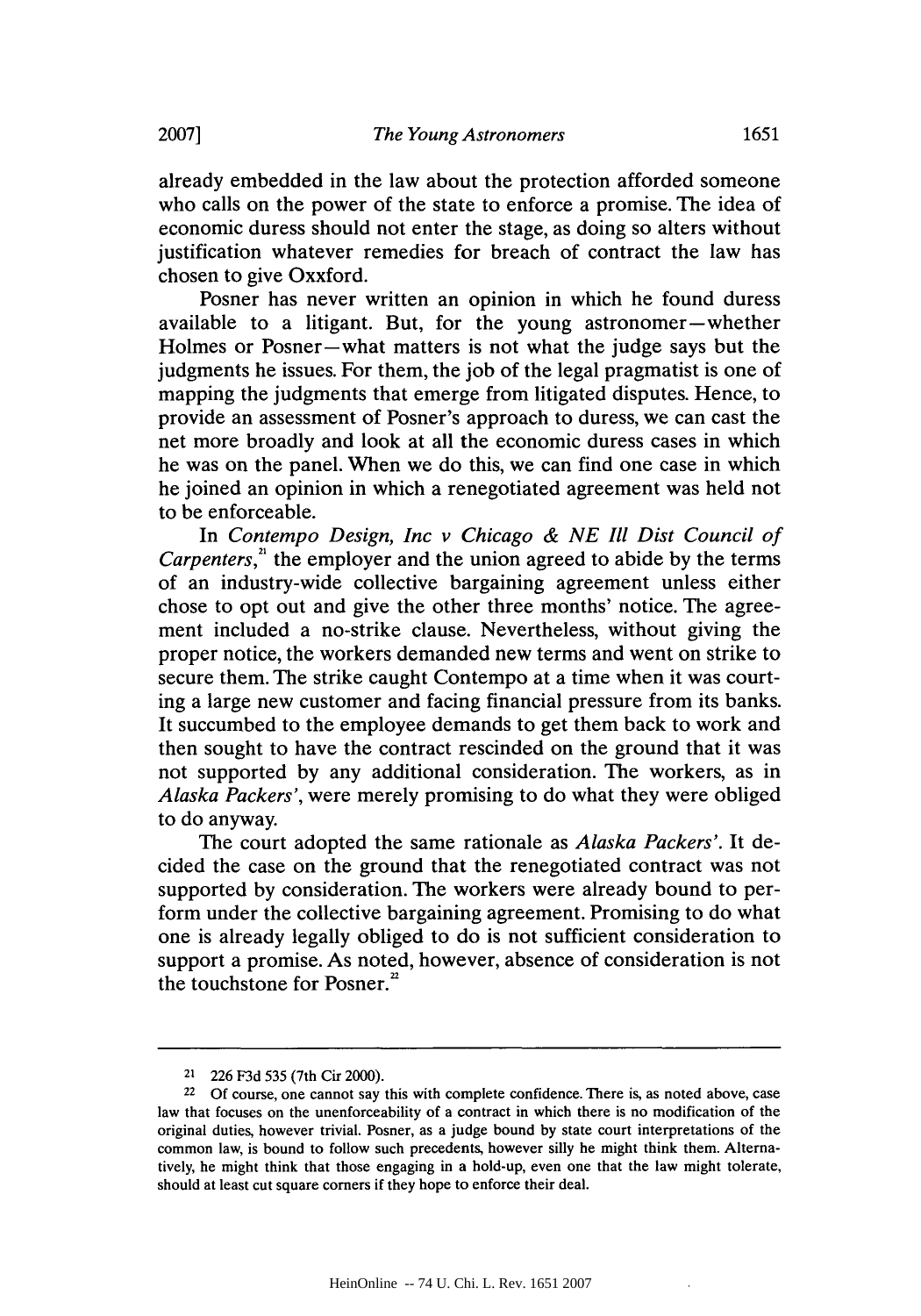**Why** then does Posner find such duress in *Contempo Design,* but *not Oxxford?* The difficulty the employer faced in *Contempo* was different from the one in *Oxxford.* Under the Norris-LaGuardia Act, federal courts lack the power to issue such an injunction. It might seem that this should make no difference. **If** the employer was not entitled to an injunction, retrieving the money it gave to end the strike is no different from having a damage remedy for the difference between the value to it of an injunction and its ordinary damage recovery for breach of contract. It would seem that the inability to obtain a preliminary injunction reflects a judgment that the ordinary damage remedy was adequate.

But there may be a difference. The inability of a court to enforce the employer's rights stems from a congressional decision to put a limit on judicial power in order to bring about labor peace. It is not a judgment about the ultimate balance of power between labor and management. The inability to stop the strike derives from a legislative decision that is unconnected with the remedy to which an employer is later entitled after the fact. It is different from a decision to limit the beneficiary of a legally binding promise only with a right to sue for expectation damages.

Put differently, the postmodern doctrine of duress, as shaped **by** Posner, ultimately turns on the availability of the judicial remedy, and more specifically on the nature of what is constraining its availability. Distance from the courthouse or an inability to appear before the court once might have created the situational monopoly that the doctrine requires, but few parties will ever find themselves out of touch of a court today. Little else remains. Duress should not be available merely because the legislature protects a substantive right with a modest remedy. Duress is not an avenue to expand on legal rights. Someone claiming duress must show that the court's inability to grant preliminary relief and the inadequacy of the remedy arise from a circumstance or policy unconnected with the legal right itself. These do not exist very often as the limits on the power to enjoin are rarely subject to special constraints analogous to those in the Norris-LaGuardia Act.

Under this view, a case such as *Austin Instrument, Inc v Loral Corp*<sup>2</sup> may not be rightly decided. The supplier threatened to hold up the shipment of parts the buyer needed to meet its own contractual obligations. But the hold-up power arose only because the buyer's damage remedy was undercompensatory. But this is not a problem that duress is designed to fix. **If** specific relief (and a preliminary injunction) were not available, it would seem the buyer's problem was

**<sup>23</sup>29 NY2d** 124,272 **NE2d 533 (1971).**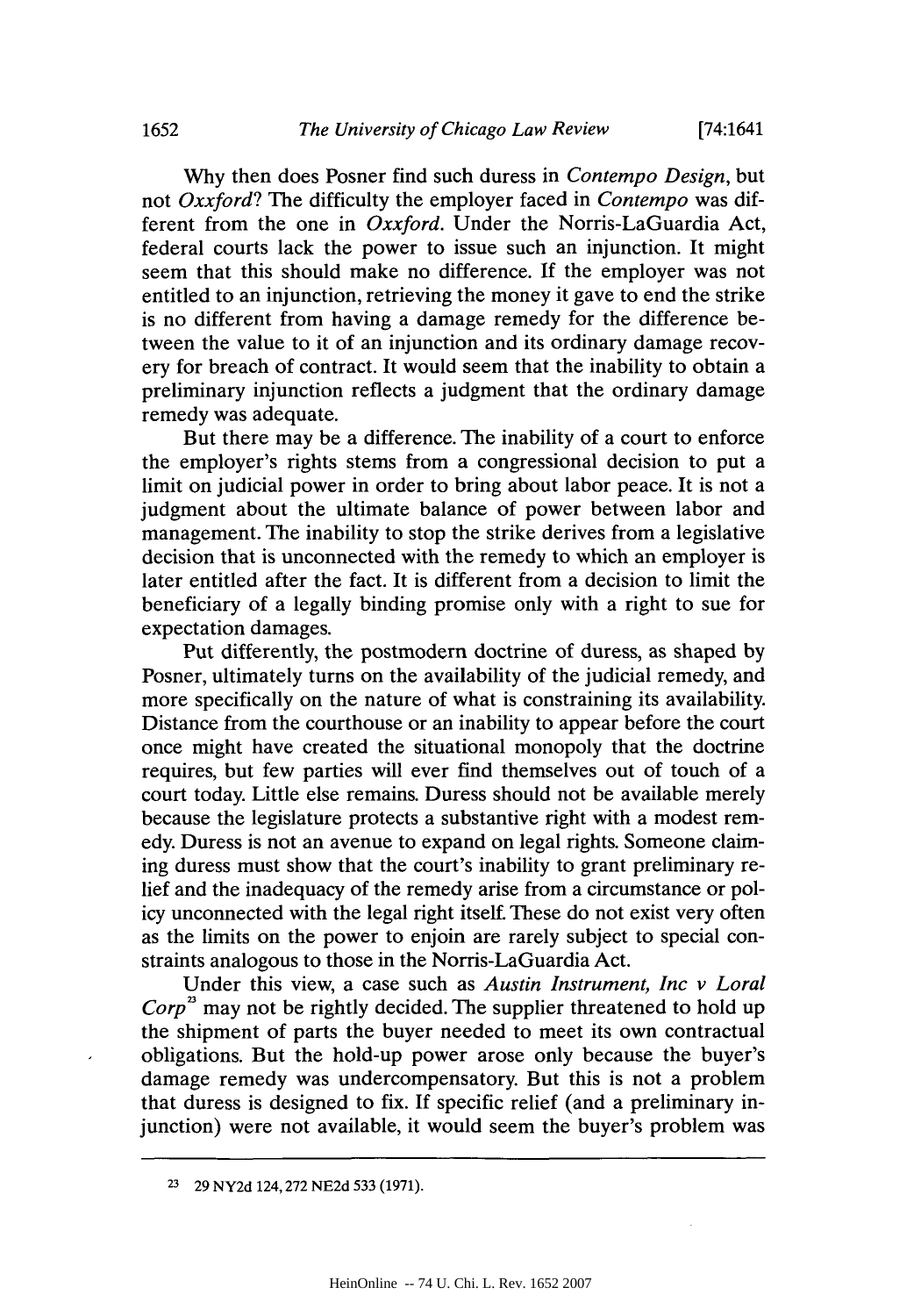with the modest remedy the law chose to give, not with an inability to **go** to court.

**A** claim of duress should not be available to compensate someone for the benefit she would have received if a preliminary injunction had been available. If one were entitled to a preliminary injunction, one should have asked for it. **If** one asked for it and relief was denied in error, it should still make no difference. Such errors are part of any legal system. And if one were not entitled to it in the first place, granting a claim of duress makes even less sense. Unless the court is denied the power to act for reasons unconnected with the legal right, recognizing a claim of duress merely becomes a backdoor way of obtaining more relief than the legal system has deemed appropriate. Such is the way Posner has made sense of the doctrine of economic duress.

#### **IV**

*Oxxford* illustrates the way in which Richard Posner has harnessed the tools of economics to make him a common law judge of great distinction. **By** focusing attention first on such questions as whether the purported victim of duress had access to the court, he ensures that lower court judges can resolve disputes in ways that both make sense and are consistent with decided precedent. Ironically, he is not using the tools of the young astronomer, or at least not in the same way. Instead of being the objective observer trying to understand the deep structure of the legal cosmos, he is immersed in the quotidian task of supervising dozens of lower court judges of sometimes-limited competence. Posner as judge is a pragmatist in an altogether different sense.